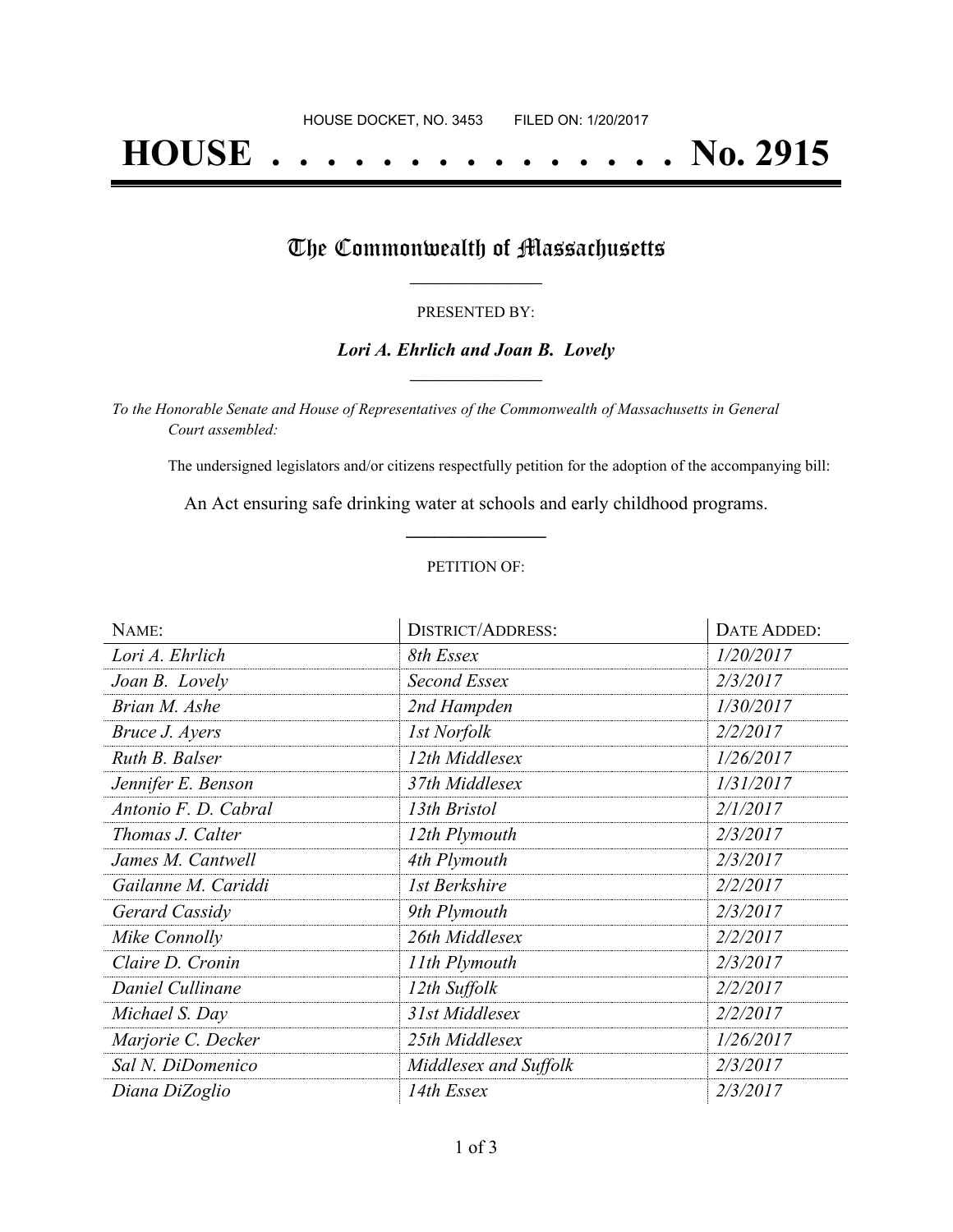| Daniel M. Donahue        | 16th Worcester          | 2/3/2017  |
|--------------------------|-------------------------|-----------|
| Eileen M. Donoghue       | <b>First Middlesex</b>  | 2/2/2017  |
| <b>William Driscoll</b>  | 7th Norfolk             | 2/3/2017  |
| Michelle M. DuBois       | 10th Plymouth           | 1/31/2017 |
| Carolyn C. Dykema        | 8th Middlesex           | 1/25/2017 |
| James B. Eldridge        | Middlesex and Worcester | 1/26/2017 |
| Tricia Farley-Bouvier    | 3rd Berkshire           | 2/1/2017  |
| Carole A. Fiola          | 6th Bristol             | 2/2/2017  |
| Jennifer L. Flanagan     | Worcester and Middlesex | 2/3/2017  |
| Sean Garballey           | 23rd Middlesex          | 2/3/2017  |
| Carmine L. Gentile       | 13th Middlesex          | 1/23/2017 |
| Solomon Goldstein-Rose   | 3rd Hampshire           | 1/20/2017 |
| Carlos González          | 10th Hampden            | 1/31/2017 |
| Kenneth I. Gordon        | 21st Middlesex          | 2/1/2017  |
| Jonathan Hecht           | 29th Middlesex          | 1/27/2017 |
| Paul R. Heroux           | 2nd Bristol             | 1/31/2017 |
| Natalie Higgins          | 4th Worcester           | 2/3/2017  |
| Kate Hogan               | 3rd Middlesex           | 2/1/2017  |
| Jay R. Kaufman           | 15th Middlesex          | 1/25/2017 |
| Mary S. Keefe            | 15th Worcester          | 2/3/2017  |
| Kay Khan                 | 11th Middlesex          | 1/30/2017 |
| Peter V. Kocot           | <b>1st Hampshire</b>    | 2/1/2017  |
| Robert M. Koczera        | 11th Bristol            | 1/24/2017 |
| Stephen Kulik            | <b>1st Franklin</b>     | 2/2/2017  |
| Kevin J. Kuros           | 8th Worcester           | 2/2/2017  |
| Jack Lewis               | 7th Middlesex           | 1/25/2017 |
| Jason M. Lewis           | Fifth Middlesex         | 1/25/2017 |
| David Paul Linsky        | 5th Middlesex           | 1/30/2017 |
| Jay D. Livingstone       | 8th Suffolk             | 2/2/2017  |
| Adrian Madaro            | 1st Suffolk             | 2/1/2017  |
| Juana B. Matias          | 16th Essex              | 2/3/2017  |
| Joseph W. McGonagle, Jr. | 28th Middlesex          | 2/2/2017  |
| Paul McMurtry            | 11th Norfolk            | 2/3/2017  |
| Rady Mom                 | 18th Middlesex          | 2/2/2017  |
| Michael O. Moore         | <b>Second Worcester</b> | 2/3/2017  |
| Frank A. Moran           | 17th Essex              | 1/26/2017 |
| <b>Brian Murray</b>      | 10th Worcester          | 2/3/2017  |
| David M. Nangle          | 17th Middlesex          | 2/3/2017  |
| Kathleen O'Connor Ives   | <b>First Essex</b>      | 2/3/2017  |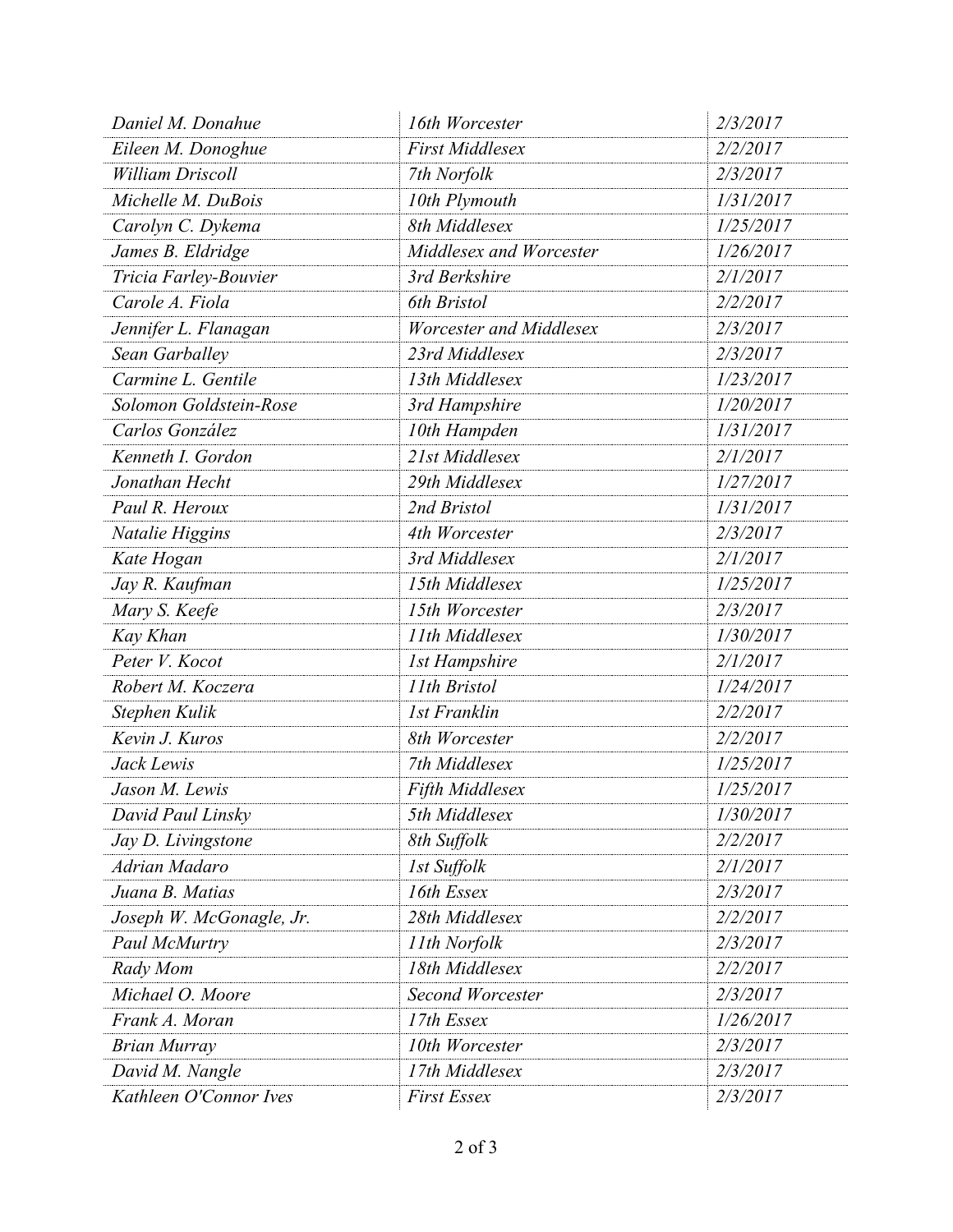| Sarah K. Peake      | 4th Barnstable                | 1/24/2017 |
|---------------------|-------------------------------|-----------|
| Alice Hanlon Peisch | 14th Norfolk                  | 2/3/2017  |
| Denise Provost      | 27th Middlesex                | 2/1/2017  |
| David M. Rogers     | 24th Middlesex                | 1/30/2017 |
| Jeffrey N. Roy      | 10th Norfolk                  | 2/3/2017  |
| John W. Scibak      | 2nd Hampshire                 | 2/2/2017  |
| Frank I. Smizik     | 15th Norfolk                  | 1/25/2017 |
| Todd M. Smola       | 1st Hampden                   | 2/3/2017  |
| Thomas M. Stanley   | 9th Middlesex                 | 1/30/2017 |
| Walter F. Timilty   | Norfolk, Bristol and Plymouth | 2/3/2017  |
| José F. Tosado      | 9th Hampden                   | 1/31/2017 |
| Paul Tucker         | 7th Essex                     | 2/1/2017  |
| Chynah Tyler        | 7th Suffolk                   | 2/1/2017  |
| Aaron Vega          | 5th Hampden                   | 2/3/2017  |
| RoseLee Vincent     | 16th Suffolk                  | 2/2/2017  |
| Chris Walsh         | 6th Middlesex                 | 2/1/2017  |
| Thomas P. Walsh     | 12th Essex                    | 1/30/2017 |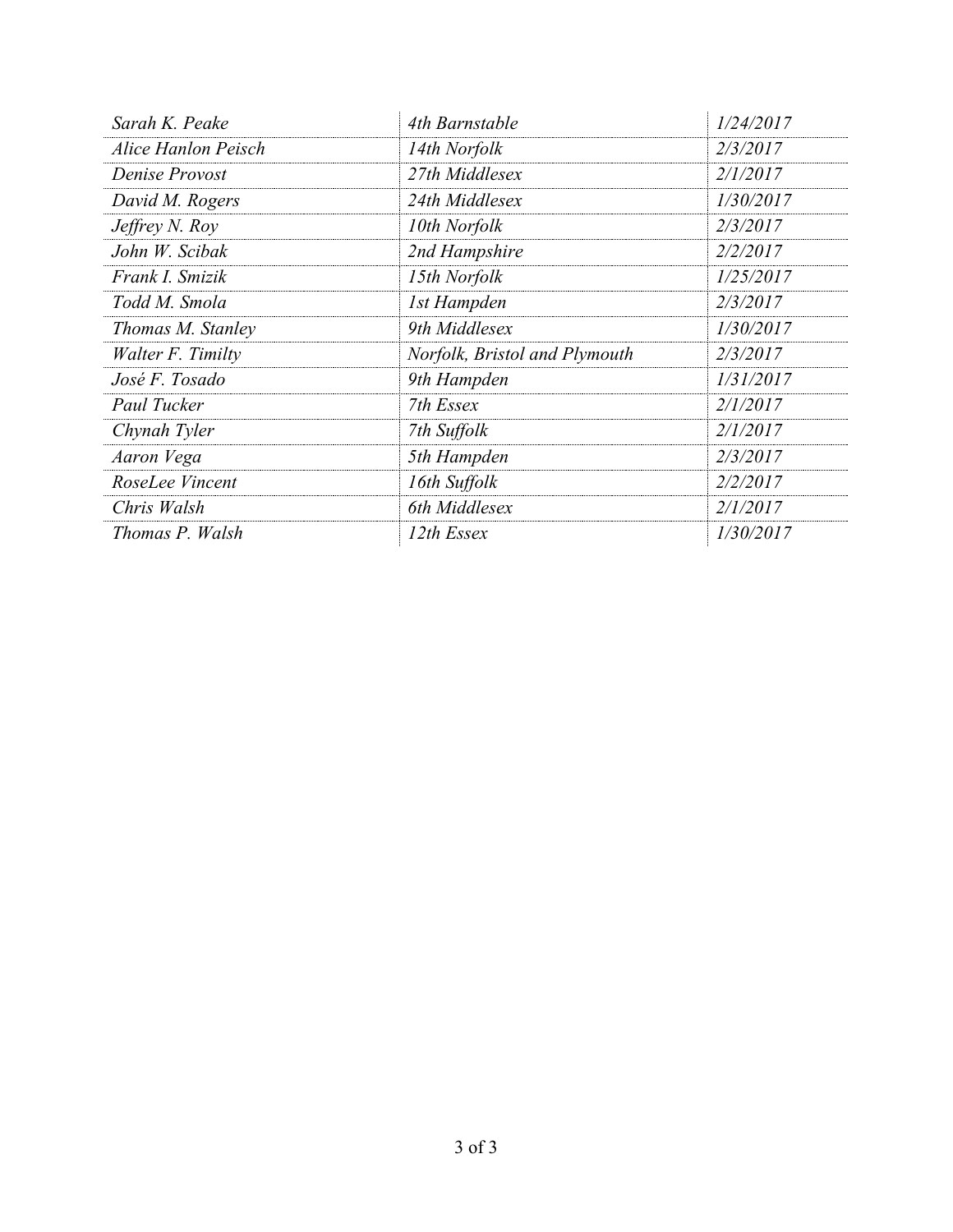#### HOUSE DOCKET, NO. 3453 FILED ON: 1/20/2017

## **HOUSE . . . . . . . . . . . . . . . No. 2915**

By Representative Ehrlich of Marblehead and Senator Lovely, a joint petition (accompanied by bill, House, No. 2915) of Lori A. Ehrlich, Joan B. Lovely and others relative to drinking water at schools and early childhood programs. Environment, Natural Resources and Agriculture.

## The Commonwealth of Massachusetts

**In the One Hundred and Ninetieth General Court (2017-2018) \_\_\_\_\_\_\_\_\_\_\_\_\_\_\_**

**\_\_\_\_\_\_\_\_\_\_\_\_\_\_\_**

An Act ensuring safe drinking water at schools and early childhood programs.

Be it enacted by the Senate and House of Representatives in General Court assembled, and by the authority *of the same, as follows:*

|                | Chapter 111 of the General Laws is hereby amended by inserting after Section 160G the     |
|----------------|-------------------------------------------------------------------------------------------|
| 2              | following Section:-                                                                       |
| 3              | Section 160H. The Safe Drinking Water at School Act                                       |
| $\overline{4}$ | (a) Definitions                                                                           |
| 5              | As used in this section, the following words shall have the following meanings unless the |
| 6              | context clearly requires otherwise:                                                       |
|                | "Commissioner," the Commissioner of The Department of Environmental Protection.           |
| 8              | "Department," the Department of Environmental Protection.                                 |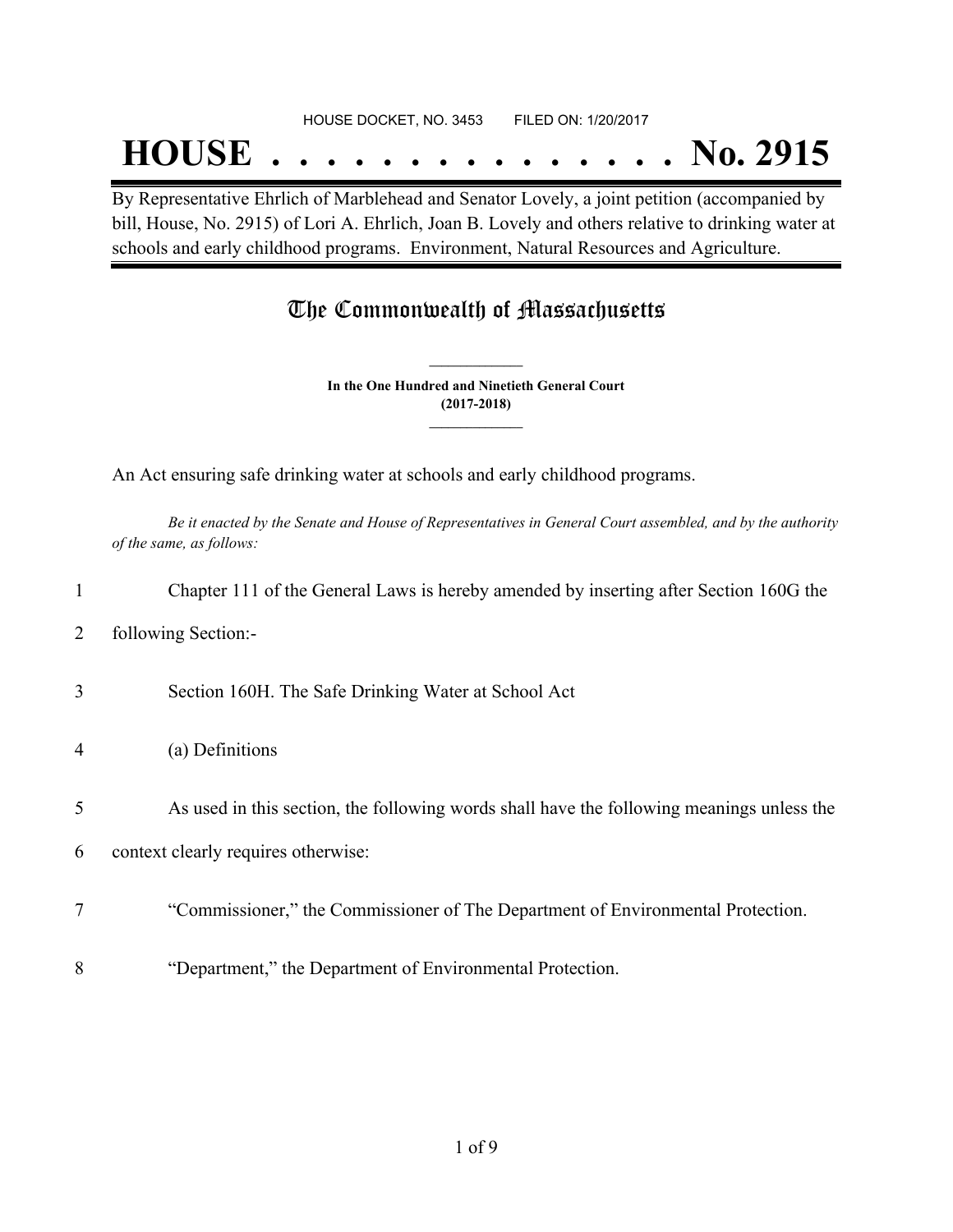| 9  | "Drinking water outlet," any water fountain, faucet, tap other end-point for delivery of          |
|----|---------------------------------------------------------------------------------------------------|
| 10 | water regularly used for drinking or food preparation, including ice- making and hot drink        |
| 11 | machines.                                                                                         |
| 12 | "Early childhood program," a center-based child care facility.                                    |
| 13 | "Elevated lead level," a lead concentration in drinking water that exceeds one part per           |
| 14 | billion.                                                                                          |
| 15 | "Lead service line," a pipe and its fittings, which are not "lead free" as defined under          |
| 16 | section 1417 of the federal Safe Drinking Water Act (42 U.S.C. 300g–6) that connect a drinking    |
| 17 | water main to a building inlet.                                                                   |
| 18 | "Local Board of Health," any Board of Health authorized under Sections 26-33,                     |
| 19 | inclusive, of Chapter 111 of the Massachusetts General Laws                                       |
| 20 | "NSF certified filters," Any filter certified by the National Sanitation Foundation to            |
| 21 | remove lead from drinking water.                                                                  |
| 22 | "School," any facility operating for the development and education of children in pre-            |
| 23 | school through 12th grade, whether operated by a school district, charter, or non-public entity.  |
| 24 | "Technical guidance," the technical guidance for detecting and remediating lead in                |
| 25 | drinking water at schools issued the department pursuant to subsection (2) of section (f) of this |
| 26 | Act.                                                                                              |
| 27 | (b) Lead Service Line Replacement                                                                 |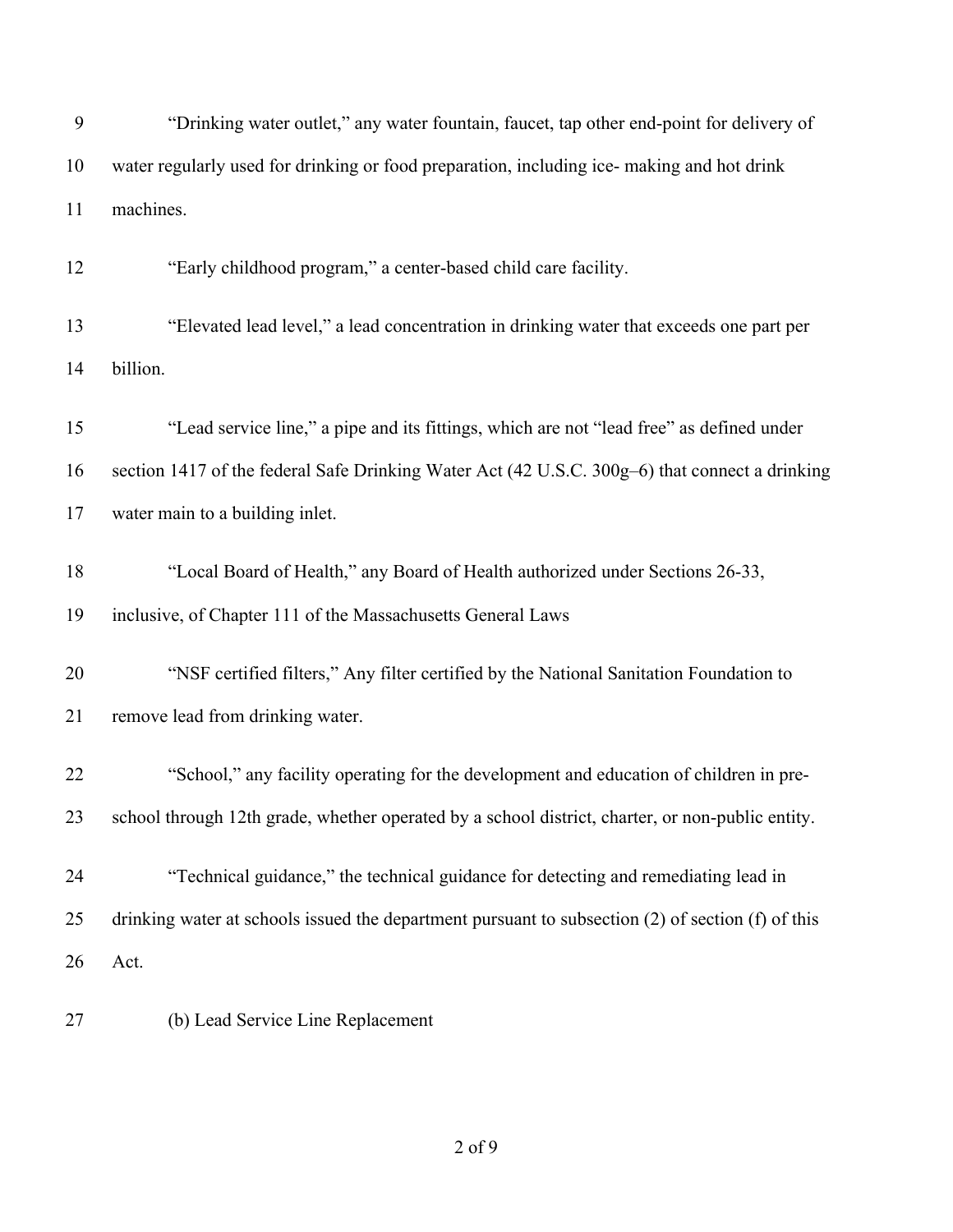(1) Public water systems shall fully replace lead service lines at every school district, charter school, nonpublic school, and early childhood program they serve within three years of the effective date of this act. Said replacement shall be paid for by the public water system, regardless of ownership of any portion of the service line, and shall be performed in coordination with the relevant municipality and school or early childhood center, and in conformity with the department's technical guidance.

 (2) Each public water system shall provide every school district, charter school, nonpublic school, and early childhood program it serves with the information in its possession relating to the location of lead service lines within 30 days of the effective date of this act. Each school district, charter school, nonpublic school and early childhood program shall determine which of its buildings receive drinking water through lead service lines and report the same to the department within 60 days of the effective date of this act. Within 90 days of the effective date of this Act, the department shall issue an enforceable order to each public water system to replace all lead services lines at schools and early childhood programs.

 (3) Lead service lines shall be disposed of in accord with hazardous waste laws, and shall not be landfilled or incinerated.

(c) Preventing Lead Contamination.

 Each school and early childhood program with one or more tests showing elevated lead levels in water from any drinking water outlet, including but not limited to tests conducted under the Commonwealth's "Assistance Program for Lead in School Drinking Water" or under section (d) of this act, shall: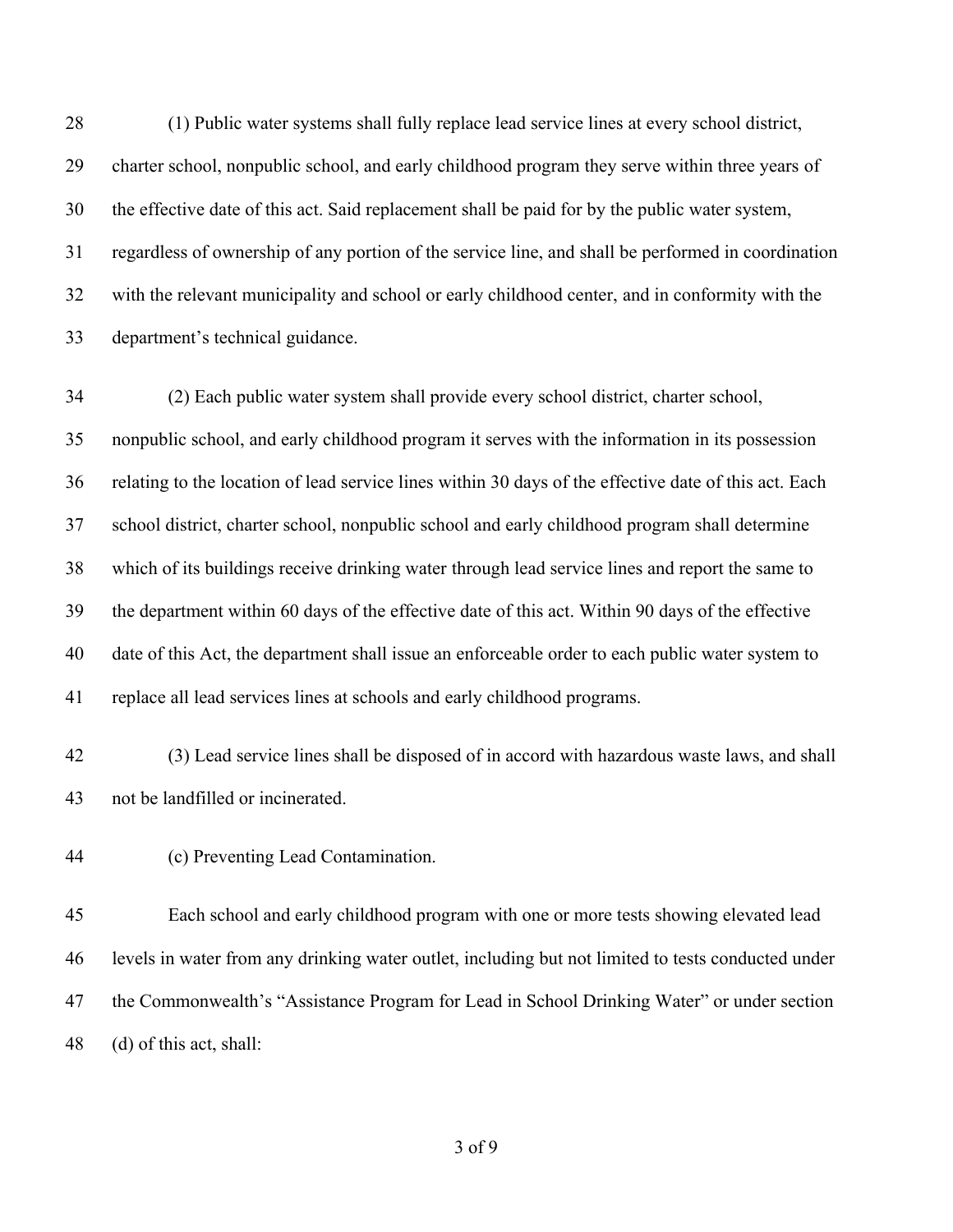(1) immediately shut off the drinking water outlet(s) in question until measures are undertaken to ensure that the water from the drinking water outlet(s) will no longer have elevated lead levels

 (2) within six months of receiving a test showing elevated lead levels, develop and adopt a plan of action to prevent elevated lead levels in all water used for drinking or cooking. Said plan of action shall include:

 (i) installing and maintaining NSF certified filters at all faucets, fountains, or other drinking water outlets within eighteen months of the effective date of this act. A school or early childhood program may, consistent with other obligations in law, remove select drinking water outlets from operation in lieu of installing filters on those drinking water outlets, so long as every child has reasonable access to free, safe drinking water

 (ii) replacing lead-bearing fixtures and plumbing with lead soldering where feasible and cost-effective, within two years of receiving elevated lead level test results

 (iii) may also include other measures to reduce lead contamination of water, consistent 63 with the department's technical guidance in section  $(f)(2)$  of this Act

 (3) Aside from the requirement to install and maintain NSF filters at all drinking water 65 outlets in subsection  $(2)(i)$ , nothing in this section shall prevent a school or early childhood program from adjusting its plan of action, especially in response to public input, consistent with the department's technical guidance.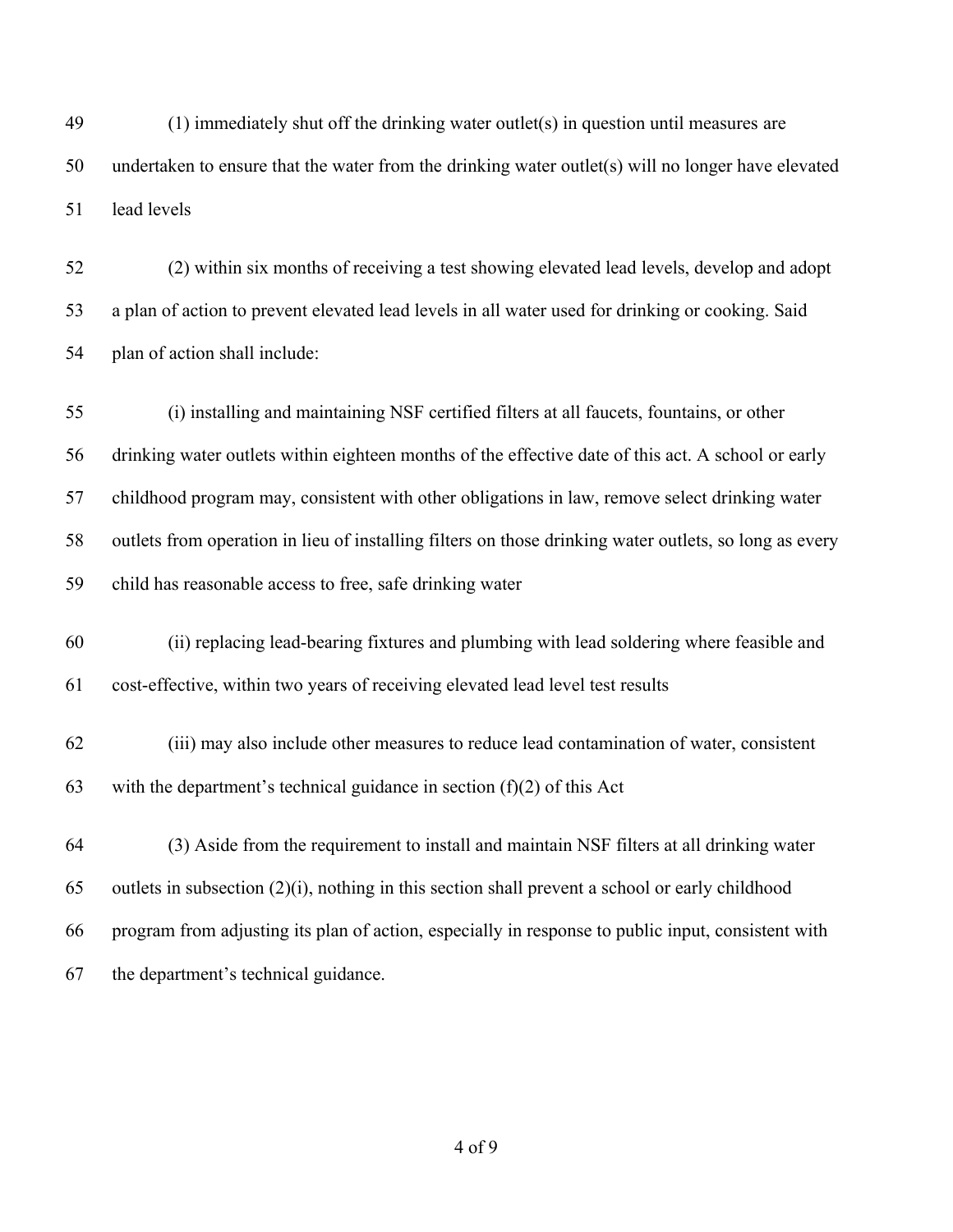(4) A school or early childhood program may seek the assistance of local board of health, public water system, or the department to help ensure its compliance with the provisions of this section.

 (5) Nothing in this section contravenes requirements for more timely remediation when tests show drinking water outlets with elevated lead levels, as provided in subsection (c)(2) of this Act.

(d) Testing and Immediate Remediation

 (1) Each school and early childhood program shall undertake annual testing of each drinking water outlet in each school for the presence of lead. Each test for lead shall be conducted by a laboratory certified for this purpose by the commissioner, in accordance with the sampling and testing methods specified in the department's technical guidance. If a school or childhood education program has not tested its drinking water outlets for lead under the Commonwealth's "Assistance Program for Lead in School Drinking Water," it shall conduct initial tests for lead at each drinking water outlet no later than 90 days after the effective date of this act.

 Unless the commissioner determines, on a case-by-case basis, that a greater or lesser frequency of testing is necessary or sufficient to ensure the public health, including but not limited to timely testing after replacement of lead service lines.

 (2) Nothing in this section shall prevent a school district, charter school, or nonpublic 87 school from conducting more frequent testing than required pursuant to subsection  $(d)(1)$  of this section.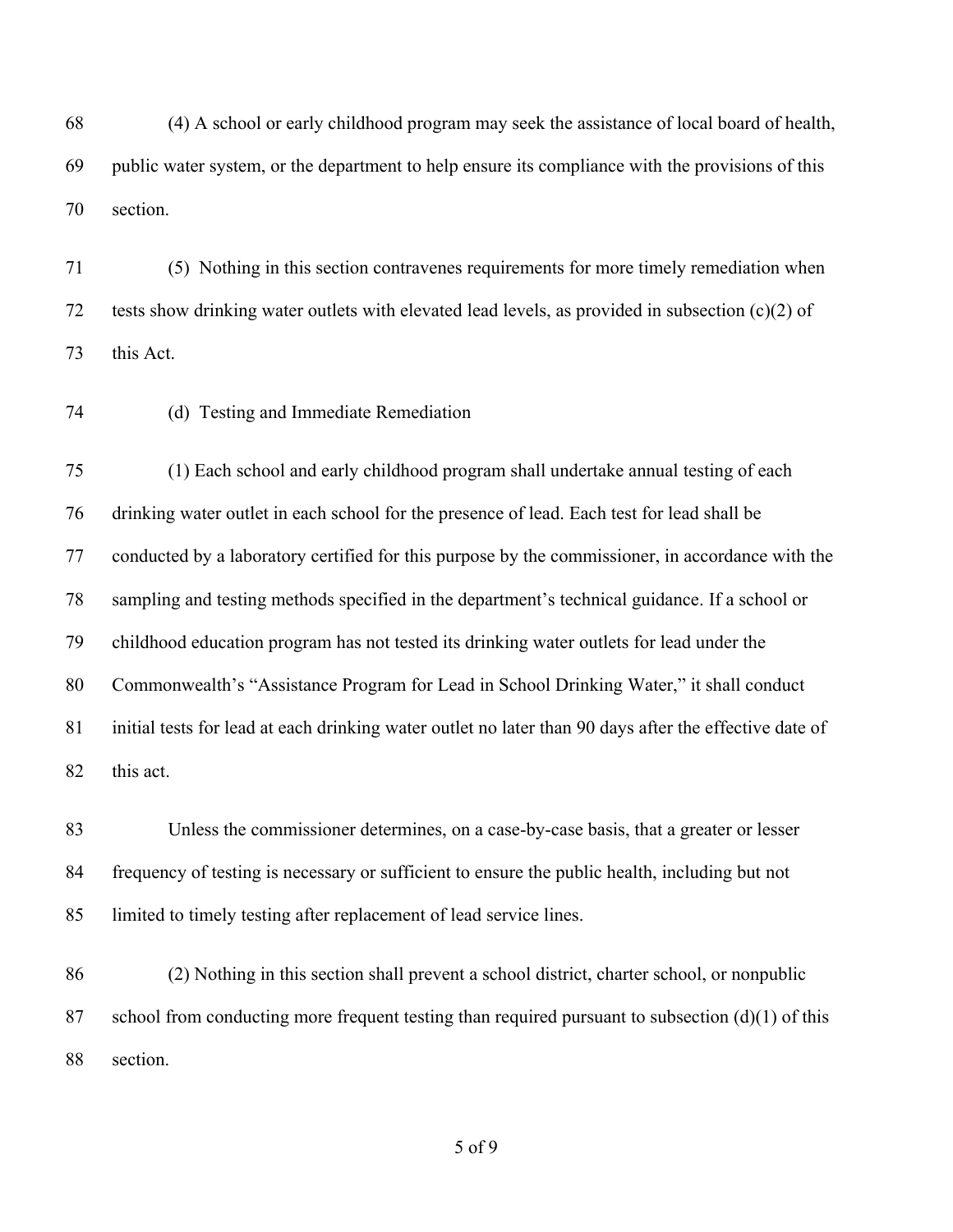| 89  | (e) Transparency and Public Right to Know                                                           |
|-----|-----------------------------------------------------------------------------------------------------|
| 90  | (1) Each school and early childhood program shall:                                                  |
| 91  | (i) submit to the Department of Environmental Protection, the Department of Education,              |
| 92  | and the Department of Health, as soon as practicable-                                               |
| 93  | (A) its plan of action for preventing lead contamination of water, pursuant to section              |
| 94  | $(c)(2)$ of this Act, and modifications thereto                                                     |
| 95  | (B) progress on implementing its plan of action                                                     |
| 96  | (C) information on tests conducted pursuant to section (d), including, but not limited to,          |
| 97  | the date the testing was completed, the location and type of each drinking water outlet tested, the |
| 98  | complete results of each test, and any immediate measures being taken in response to tests          |
| 99  | showing drinking water outlet(s) with elevated lead levels.                                         |
| 100 | (ii) maintain copies of the information submitted pursuant to paragraph (i) of this                 |
| 101 | subsection in a suitable location for inspection by the public, and on the Internet website of the  |
| 102 | school or early childhood program.                                                                  |
| 103 | (iii) notify parent, teacher, and employee organizations of the availability of the                 |
| 104 | information submitted pursuant to paragraph (i) of this subsection.                                 |
| 105 | (iv) designate a person to serve as the contact person for communications with the                  |
| 106 | department and the public regarding the lead testing and remediation activities.                    |
| 107 | (v) If testing conducted pursuant to section (d) reveals an elevated lead level at a drinking       |
| 108 | water outlet, the school or early childhood program shall, within one business day, notify          |
|     |                                                                                                     |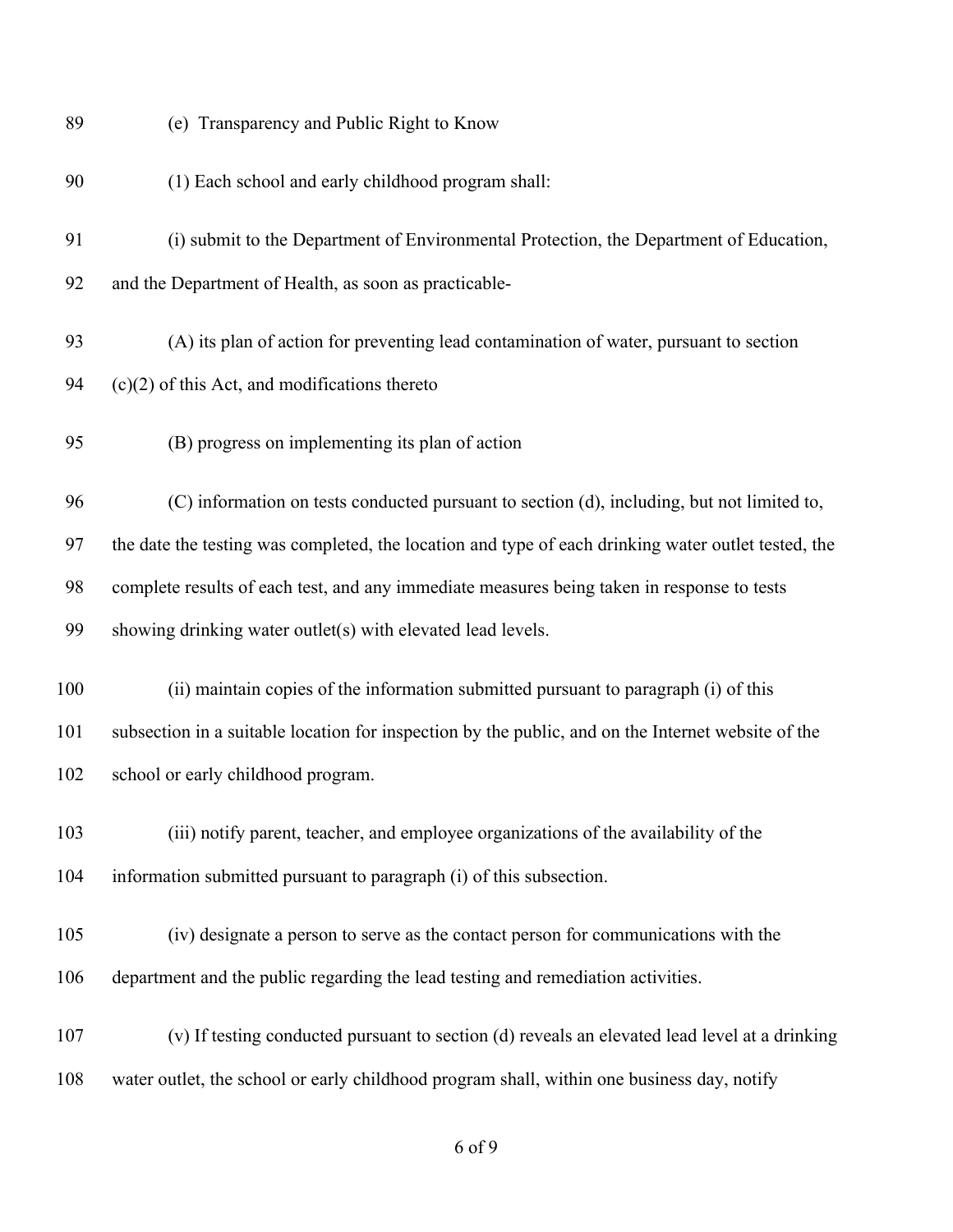teachers, other school personnel, and parents directly, through written notice, electronic mail, or other means approved by the department. Such notification shall include, but need not be limited to:

 (A) a summary of the results of the testing conducted, and information on the availability of the complete test results for public inspection at a suitable location and on the Internet website of the school or early childhood program

 (B) a description of any remedial measures being taken pursuant to sections (c) and (d) of 116 this Act

 (C) general information on the public health effects and risks posed by lead in drinking water, and information on the availability of additional resources concerning lead in drinking water, as

120 outlined in the technical guidance.

 (D) the name and contact information of the person designated pursuant to subsection 122 (e)(1)(iv) of this section to communicate with the public.

 (vi) At each drinking water outlet, the school or early childhood program shall post an 124 electronic QR code with access to information on testing and remediation for that drinking water outlet. Said information shall include the maintenance schedule and log for installed NSF filters, unless the drinking water outlet is equipped with a clearly visible indicator for filter replacement.

(f) Regulations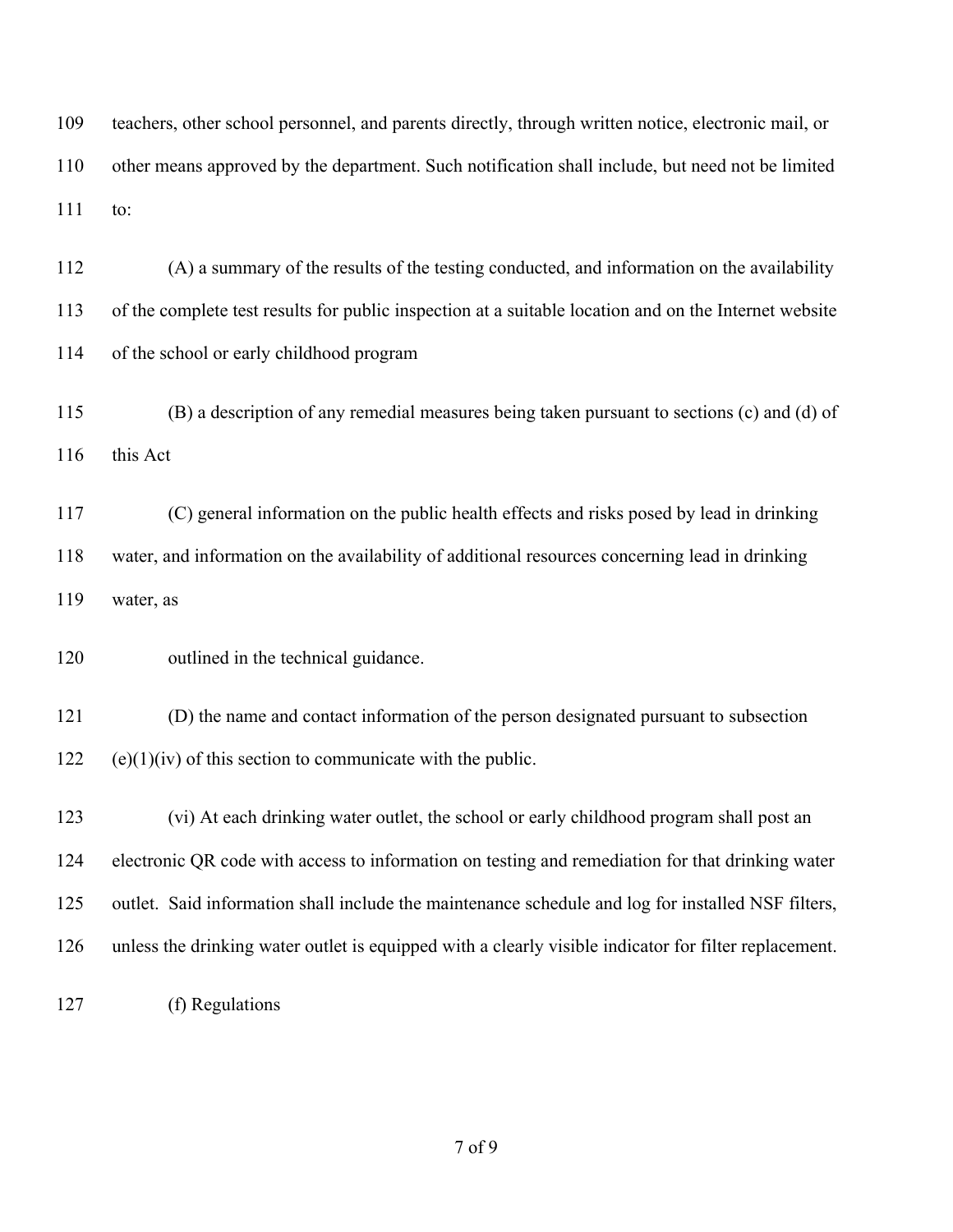(1) Notwithstanding the provisions of the "Administrative Procedure Act" of Chapter 129 30A of the Massachusetts General Laws, to the contrary, the Department of Environmental Protection, in

 consultation with the Department of Education and the Department of Health, may adopt, after notice, interim rules and regulations necessary to implement the provisions of this Act. The rules and regulations shall be effective as regulations immediately upon filing with the Office of Administrative Law and shall be effective for a period not to exceed 18 months, and may, thereafter, be amended, adopted, or readopted by the department in accordance with the

provisions of the "Administrative Procedure Act."

 (2) The Department shall issue technical guidance that is at least as protective of the public health as the technical guidance for reducing lead in drinking water at schools issued by the United States Environmental Protection Agency. Provisions of the technical guidance related to testing to determine the presence and levels of lead in water shall be designed to maximize detection of lead in water, and therefore prohibit sampling or testing methods that tend to mask lead contamination, including pre-stagnation flushing and removal of aerators prior to sampling. The department shall provide the technical guidance, a list of laboratories certified to conduct lead testing, and any other information the department deems appropriate, to each school district, charter school, and nonpublic school and early childhood program, and post on the same on the department's website, within 45 days of the effective date of this bill.

(g) Hardship Waiver

 (1) If a school district or early childhood program is unable to comply with some or all of the requirements of this act, the superintendent of the school district, the administration of a